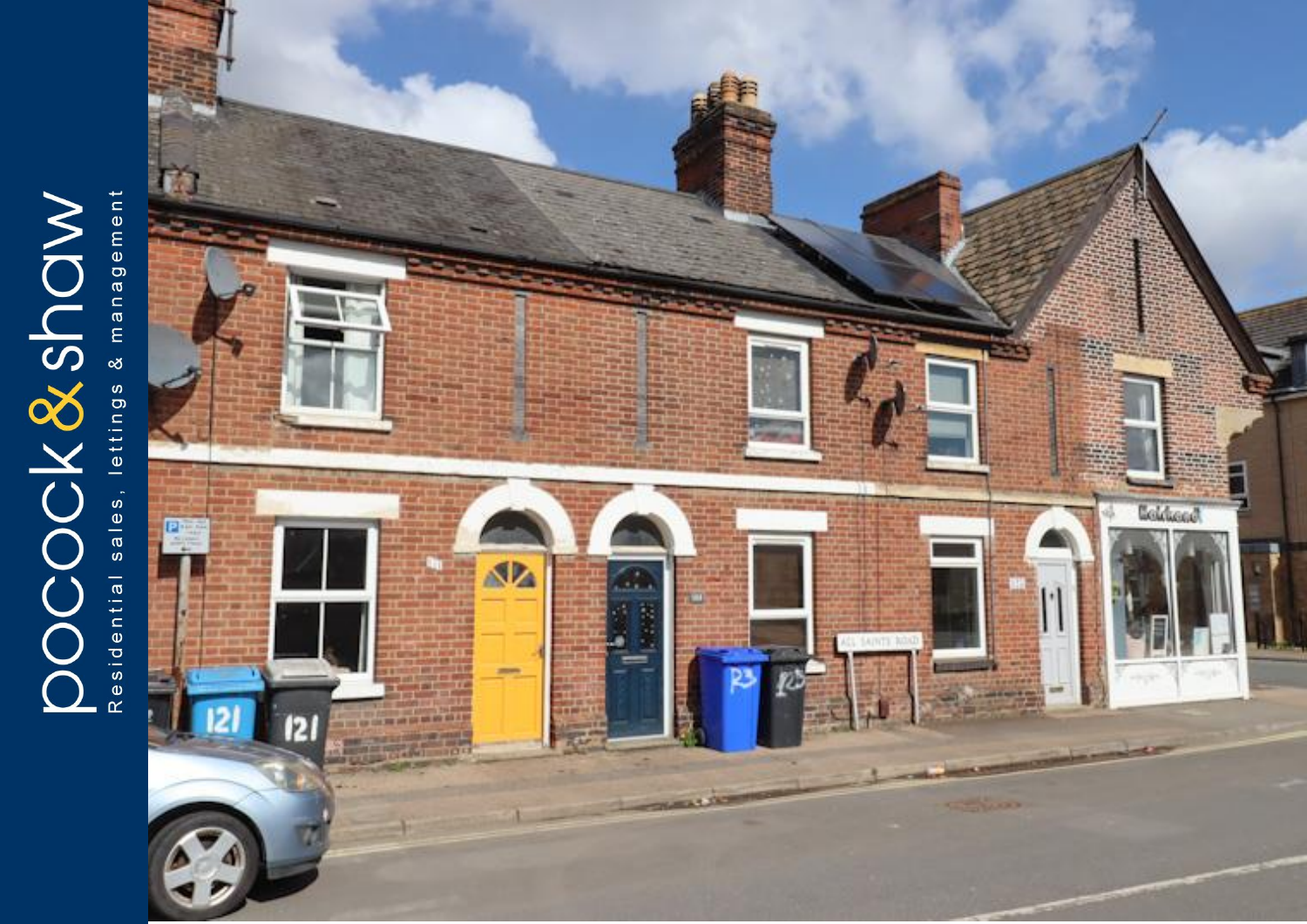# 121 All Saints Road Newmarket, CB8 8ES

This is a really stunning Victorian cottage.

With an abundance of character, refitted kitchen and a luxury bathroom this period cottage offers classic, tasteful accommodation complimented by an enclosed garden and a great location within easy reach of the town and the train station.

Guide Price: £245,000



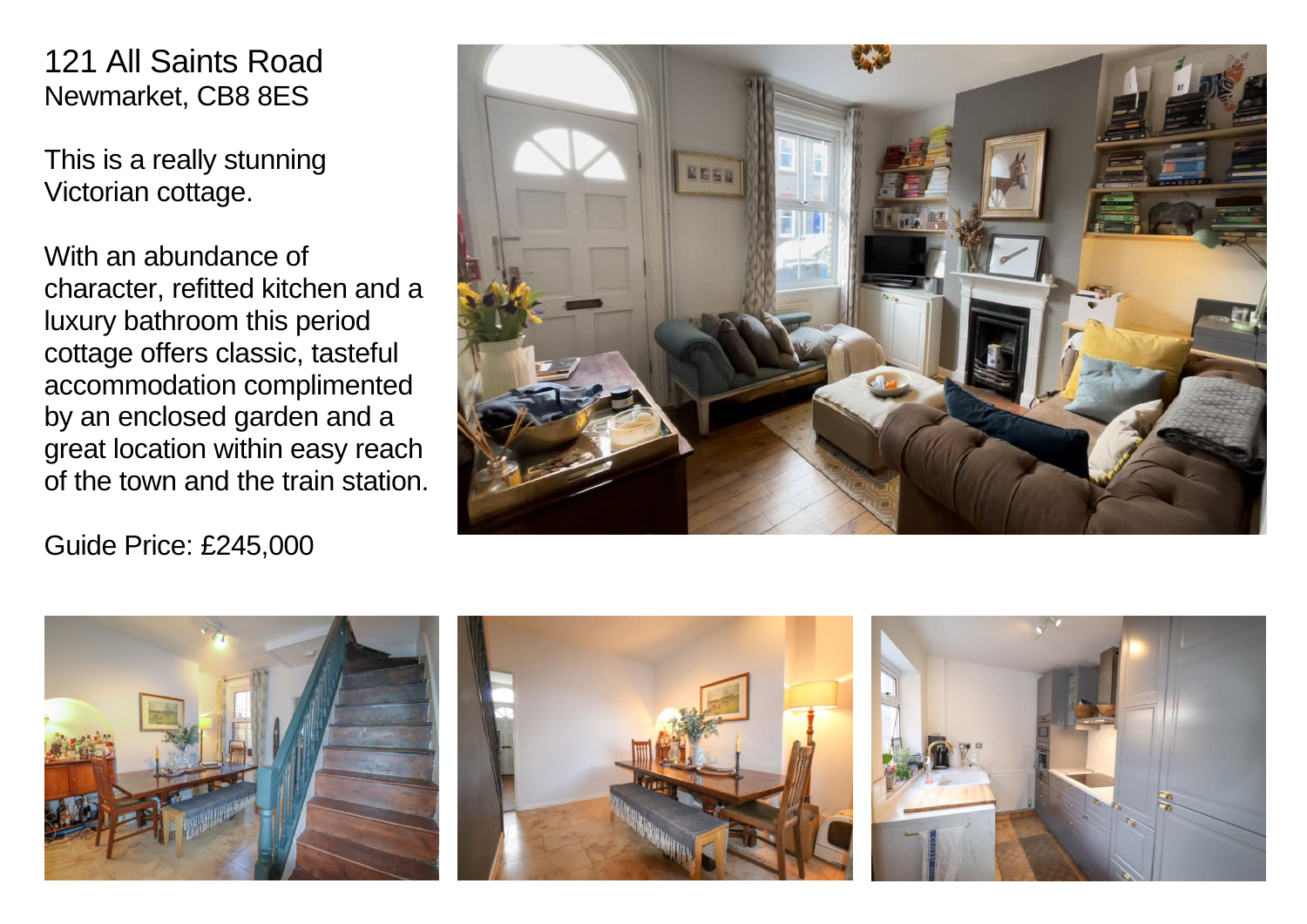Newmarket renowned as the British Headquarters of horse racing offers an interesting and varied range of local shops and amenities. These include the National Horse Racing Museum, a twice weekly open air market, hotels, restaurants and modern leisure facilities. There is a regular railway service to London's Kings Cross and Liverpool Street stations via Cambridge. An excellent road network links the region's principal centres, including the University City of Cambridge and the historic market town of Bury St Edmunds, both approximately 13 miles from Newmarket.

Situated on the popular south side of Newmarket this red brick cottage is understood to date from the late Victorian era and has been greatly improved and updated within in recent years. The stylish interior effortlessly blends modern day convenience with period character, complimented by an enclosed garden to the rear. With the benefit of UPVC double glazed windows and a gas fired heating system in detail the accommodation includes:-

### **Ground Floor**

**Sitting Room** 3.61m (11'10") x 3.32m (10'11") UPVC window to the front, entrance door, cast iron fireplace, radiator, wood flooring, half height alcove cupboard.

**Dining Room** 3.61m (11'10") x 3.34m (10'11") UPVC window to the rear, radiator, attractive tiled flooring, stairs to the first floor, under stair storage cupboard.

**Kitchen** 3.18m (10'5") x 2.09m (6'10") Refitted with a range of fitted with a range of base and eye level units with worktop space over, butler style sink unit with mixer tap and tiled splashbacks, integrated fridge/freezer and dishwasher, fitted eye level electric oven, builtin ceramic hob with extractor hood over, built-in microwave, UPVC window to side, radiator, matching tiled flooring, door to the garden.

### **First Floor**

# **Landing**

Access to loft space, wood flooring.

**Bedroom 1** 3.46m (11'4") x 3.32m (10'11") UPVC window to the front, cast iron fireplace, radiator, wood flooring, built in cupboard.

**Bedroom 2** 2.76m (9'1") x 1.96m (6'5") UPVC window to the rear, radiator, wood flooring, wall to wall built in wardrobe with sliding doors.

## **Refitted Bathroom**

Fitted with four piece suite comprising of a bath with freestanding taps, wash hand basin with vanity unit under and mixer tap, shower enclosure with glass screen, low-level WC, UPVC window to the rear, heated towel rail, tiled flooring, built in cupboard with plumbing for a washing machine, wall mounted gas combination boiler.

# **Outside**

Courtyard garden, enclosed with screen fencing, rear gate, decking tiles, two built in sheds.